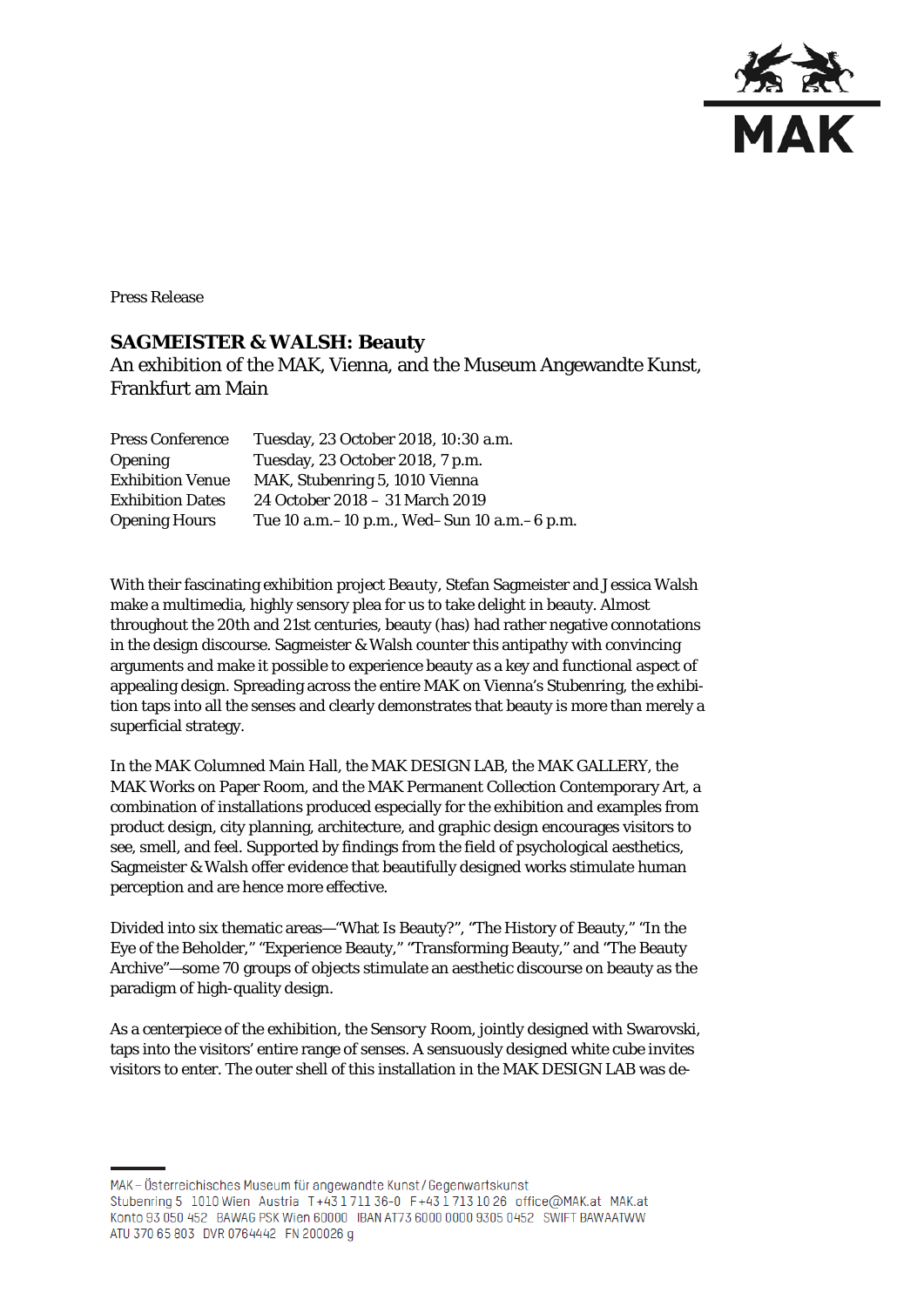

veloped in close collaboration with the creative team at Swarovski: thousands of Swarovski crystals sparkle in ornament designed by Sagmeister & Walsh, endowing the room with a special charm. Inside, the visitors—shrouded in fog—encounter the everchanging colors of the sunset. Scents that are considered "beautiful," like citrus, and an acoustic backdrop of the song of the Malaysian tree frog facilitate an unparalleled experience of beauty. When you leave this room in the MAK exhibition, you feel calm and peaceful.

Bearing projections, the spectacular smoke screen *Fog Screen* transforms the main entrance to the MAK on the Stubenring, immediately leading visitors to ponder the fundamental question: "What is beauty?" Discussed by countless philosophers and scientists, the question of what makes something beautiful is answered with facts by Sagmeister & Walsh: beautiful things have a direct effect on our dopamine receptors and on our feelings, meaning that beautiful design can indeed be perceived as effective.

Sagmeister & Walsh define symmetry as a universal component of what we find beautiful. They corroborate this thesis with several installations: among other things, visitors can generate symmetrical structures with an interactive app and then order a tote bag with that structure printed on it via the app. A flock of birds projected onto a large screen whose density and speed can be controlled proves that there tends to be a preference for balanced patterns.

Beauty has always been a defining factor in the choice of mate, reproduction, and evolution. We experience positive emotions when we see beauty. In the exhibition area "The History of Beauty," examples from all eras of human history leave no doubt about our desire for beauty. What we find sexually attractive is not just physical beauty, but also the ability to create beautiful things. That was already true in the prehistoric period: there was no justification for sharpening stone axes symmetrically, yet with their eye for symmetrical design and their fine motor skills, the attractiveness of the producers of these tools increased. The negation of beauty is also addressed comprehensively in the context of this exhibition area.

Aesthetic preferences are less subjective than generally believed. In the chapter "In the Eye of the Beholder," remarkable similarities are detected in various cultures and periods. Just how universal our understanding of beauty is, is illustrated among other things by visualizing research by Chris McManus, psychologist at University College London: 85 percent of study participants can instantly differentiate between a work by Piet Mondrian and a slightly altered forgery. Here, Sagmeister & Walsh once again invite visitors to interact: there are coins stamped onto the admission ticket, which visitors can use to vote for their favorite forms.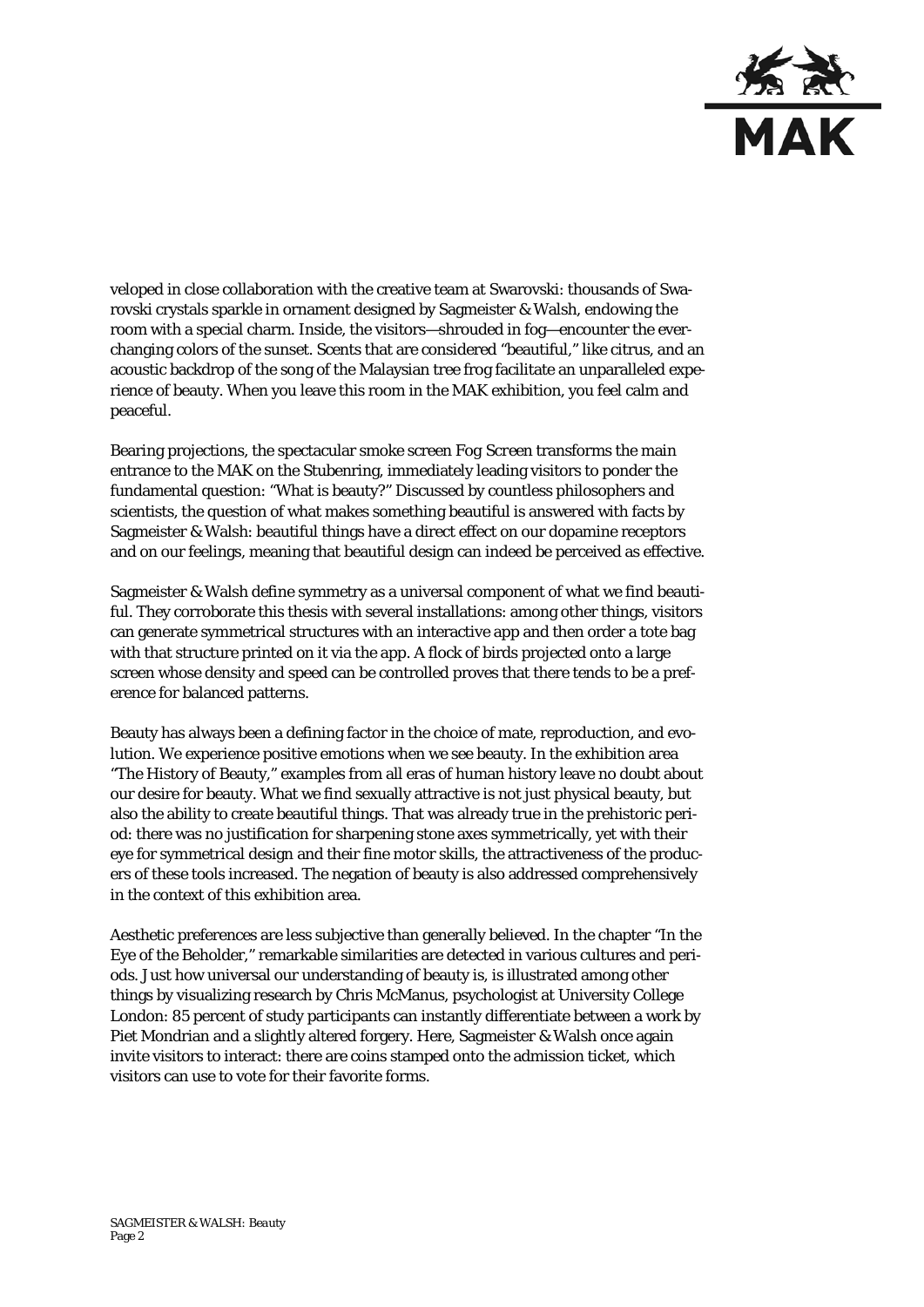

Color perception is the subject of *The Color Room*. Coated in intense blue and pink patterns, at regular intervals this room is lit with a special light, which makes certain color hues appear gray. Colorfulness is generally considered more beautiful.

Beauty has the transformative potential to improve the world, as becomes clear in the exhibition area "Transforming Beauty." Among other things, the installation *From Garbage to Functional Beauty* shows how the unconventional French designer Thierry Jeannot works with Mexican garbage collectors to make stunning chandeliers out of waste plastic.

*Beauty* concludes with a "Beauty Archive" curated by Sagmeister & Walsh featuring the MAK's officially most beautiful exhibits: a best-of of objects that have been declared beautiful by the museum.

*SAGMEISTER & WALSH: Beauty* is already the third exhibition project jointly realized by Stefan Sagmeister and the MAK. In 2002/03 the MAK dedicated *Handarbeit* to Stefan Sagmeister, his first solo show in a museum. In 2015/2016 Sagmeister descended on the MAK with *The Happy Show* (28 October 2015 to 28 March 2016) and invited the public to take part in his captivating search for happiness.

Following the premiere at the MAK, *SAGMEISTER & WALSH: Beauty* will be shown at the Museum Angewandte Kunst, Frankfurt am Main (10 May to 22 September 2019).

Press photos are available for download at MAK.at/en/press.

Cooperation partner: museumangewandtekunst  $di$ :' $\Lambda$ ngew $\Lambda$ ndtə

PREMIUM PARTNER:



Associated Partner: